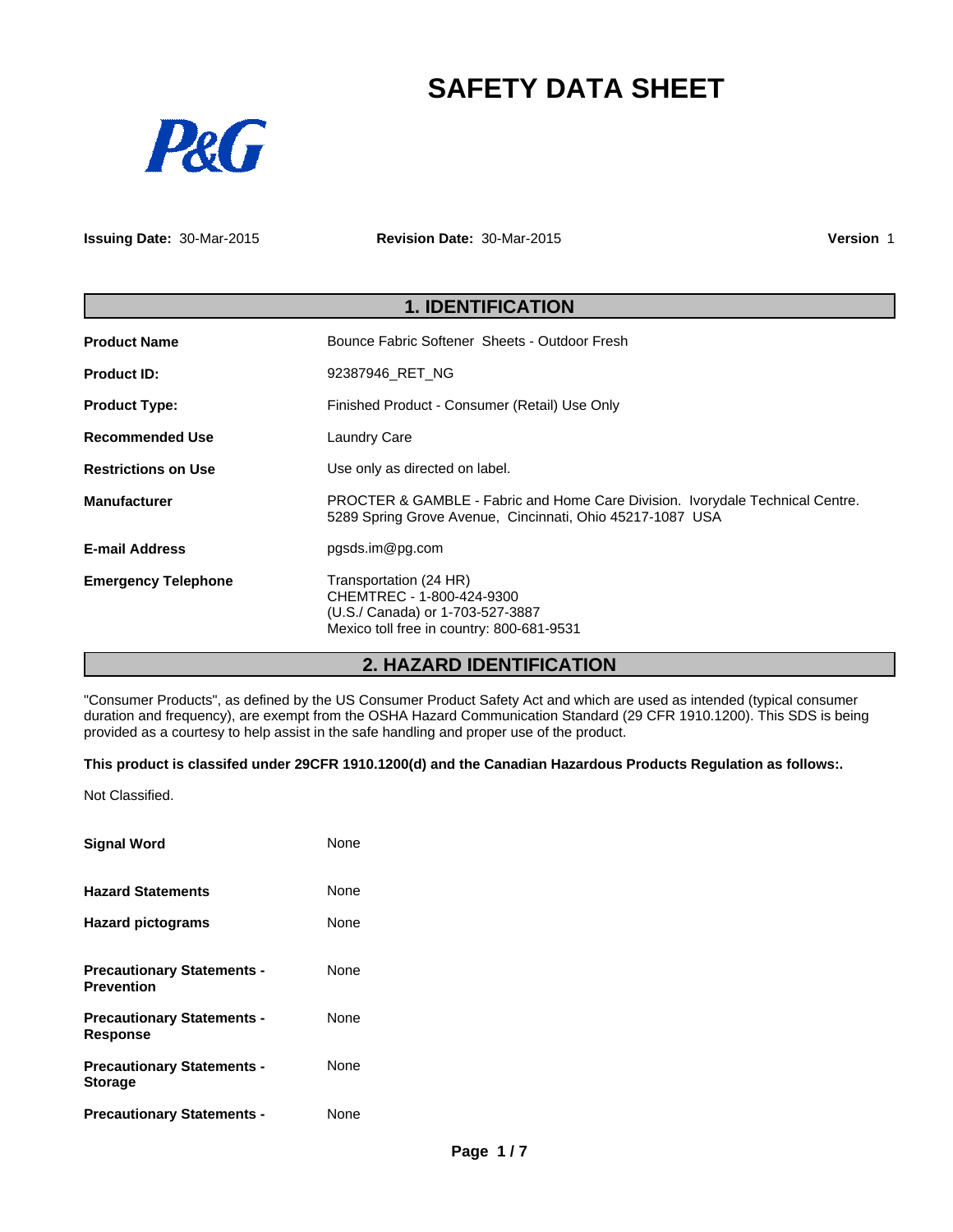**92387946\_RET\_NG** - **Bounce Fabric Softener Sheets - Outdoor Fresh**

**Disposal**

**Hazards not otherwise classified (HNOC)** None

# **3. COMPOSITION/INFORMATION ON INGREDIENTS**

**Ingredients are listed according to 29CFR 1910.1200 Appendix D and the Canadian Hazardous Products Regulation** 

| <b>Chemical Name</b>           | <b>Synonyms</b> | <b>Trade Secret</b> | <b>CAS-No</b> | Weight %    |
|--------------------------------|-----------------|---------------------|---------------|-------------|
| Bentonite                      |                 | <b>No</b>           | 1302-78-9     | $5 - 10$    |
| 4-tert-Butylcyclohexyl acetate |                 | No                  | 32210-23-4    | $0.1 - 1.0$ |
| Tetramethyl                    |                 | No                  | 54464-57-2    | $0.1 - 1.0$ |
| Acetyloctahydronaphthalenes    |                 |                     |               |             |
| Hexyl Cinnamal                 |                 | No                  | 101-86-0      | $0.1 - 1.0$ |
| Acetylcedrene                  |                 | No                  | 32388-55-9    | $0.1 - 1.0$ |
| Citronellol                    |                 | No                  | 106-22-9      | $0.1 - 1.0$ |
| Alpha-Isomethyl Ionone         |                 | <b>No</b>           | 127-51-5      | $0.1 - 1.0$ |

## **4. FIRST AID MEASURES**

## **First aid measures for different exposure routes**

| Eye contact                                           | Rinse with plenty of water. Get medical attention immediately if irritation persists.              |
|-------------------------------------------------------|----------------------------------------------------------------------------------------------------|
| <b>Skin contact</b>                                   | Rinse with plenty of water. Get medical attention if irritation develops and persists.             |
| <b>Ingestion</b>                                      | If ingested, contact a physician immediately. Blockage of the gastrointestinal tract may<br>occur. |
| <b>Inhalation</b>                                     | Move to fresh air. If symptoms persist, call a physician.                                          |
| Most important symptoms/effects,<br>acute and delayed | None under normal use conditions.                                                                  |

**Indication of immediate medical attention and special treatment needed, if necessary**

**Notes to Physician** Treat symptomatically.

|                                                   | <b>5. FIRE-FIGHTING MEASURES</b>                                                                                                          |
|---------------------------------------------------|-------------------------------------------------------------------------------------------------------------------------------------------|
| Suitable extinguishing media                      | Dry chemical, CO <sub>2</sub> , alcohol-resistant foam or water spray.                                                                    |
| Unsuitable Extinguishing Media                    | None.                                                                                                                                     |
| Special hazard                                    | None known.                                                                                                                               |
| Special protective equipment for<br>fire-fighters | As in any fire, wear self-contained breathing apparatus pressure-demand, MSHA/NIOSH<br>(approved or equivalent) and full protective gear. |
| Specific hazards arising from the<br>chemical     | None.                                                                                                                                     |

## **6. ACCIDENTAL RELEASE MEASURES**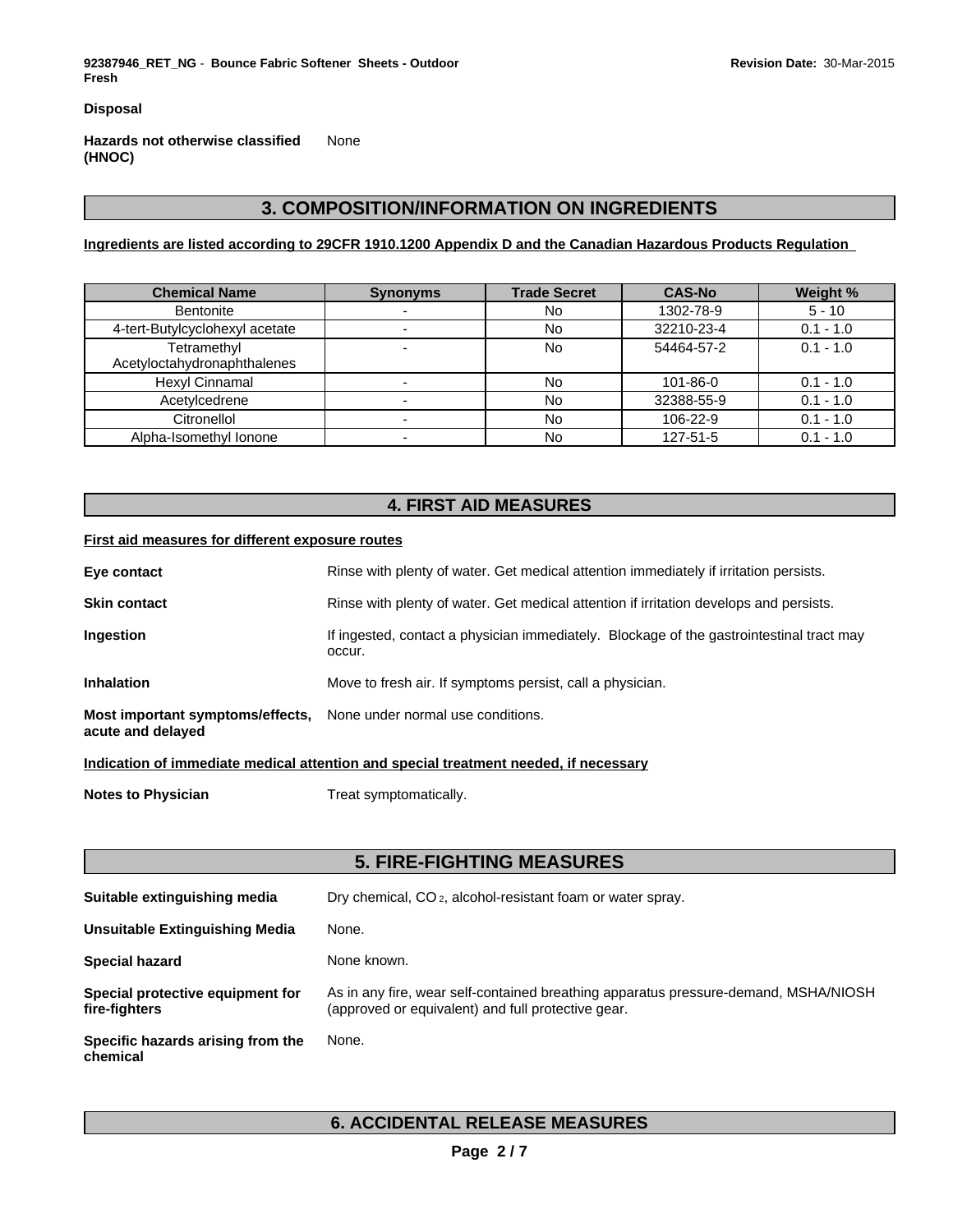| <b>Personal precautions, protective equipment and emergency procedures</b> |                                                                                                                                                                                    |  |  |  |  |
|----------------------------------------------------------------------------|------------------------------------------------------------------------------------------------------------------------------------------------------------------------------------|--|--|--|--|
| <b>Personal precautions</b>                                                | Use personal protective equipment. Do not get in eyes, on skin, or on clothing.                                                                                                    |  |  |  |  |
| Advice for emergency responders                                            | Use personal protective equipment as required.                                                                                                                                     |  |  |  |  |
| Methods and materials for containment and cleaning up                      |                                                                                                                                                                                    |  |  |  |  |
| <b>Methods for containment</b>                                             | Prevent dust cloud. Prevent further leakage or spillage if safe to do so.                                                                                                          |  |  |  |  |
| Methods for cleaning up                                                    | Sweep up and shovel into suitable containers for disposal. Dispose of in accordance with<br>local regulations.                                                                     |  |  |  |  |
| <b>7. HANDLING AND STORAGE</b>                                             |                                                                                                                                                                                    |  |  |  |  |
| <b>Precautions for safe handling</b>                                       |                                                                                                                                                                                    |  |  |  |  |
| Advice on safe handling                                                    | Use personal protective equipment as required. Keep container closed when not in use.<br>Never return spills in original containers for re-use. Keep out of the reach of children. |  |  |  |  |
| Conditions for safe storage, including any incompatibilities               |                                                                                                                                                                                    |  |  |  |  |
| <b>Storage Conditions</b>                                                  | Keep containers tightly closed in a dry, cool and well-ventilated place.                                                                                                           |  |  |  |  |
| Incompatible products                                                      | None known.                                                                                                                                                                        |  |  |  |  |
|                                                                            |                                                                                                                                                                                    |  |  |  |  |

# **8. EXPOSURE CONTROLS/PERSONAL PROTECTION**

## **Control parameters**

## **Exposure Guidelines** .

| <b>Chemical Name</b>                                  | <b>CAS-No</b> |                                                                                                                                                                                                      |                                       | <b>ACGIH TLV</b><br><b>OSHA PEL</b> |  | <b>Mexico PEL</b>                                                     |                           |
|-------------------------------------------------------|---------------|------------------------------------------------------------------------------------------------------------------------------------------------------------------------------------------------------|---------------------------------------|-------------------------------------|--|-----------------------------------------------------------------------|---------------------------|
| Bentonite                                             | 1302-78-9     |                                                                                                                                                                                                      | TWA: 1 $mg/m3$ respirable<br>fraction |                                     |  |                                                                       |                           |
| <b>Chemical Name</b>                                  | <b>CAS-No</b> | <b>Alberta</b>                                                                                                                                                                                       |                                       | Quebec                              |  | <b>Ontario TWAEV</b>                                                  | <b>British Columbia</b>   |
| Bentonite                                             | 1302-78-9     |                                                                                                                                                                                                      |                                       |                                     |  | TWA: 1 $mq/m3$                                                        | TWA: $1.0 \text{ mg/m}^3$ |
| No relevant exposure quidelines for other ingredients |               |                                                                                                                                                                                                      |                                       |                                     |  |                                                                       |                           |
| <b>Exposure controls</b>                              |               |                                                                                                                                                                                                      |                                       |                                     |  |                                                                       |                           |
| <b>Engineering Measures</b>                           |               | Distribution, Workplace and Household Settings:<br>Ensure adequate ventilation                                                                                                                       |                                       |                                     |  |                                                                       |                           |
|                                                       |               | Product Manufacturing Plant (needed at Product-Producing Plant ONLY):<br>Where reasonably practicable this should be achieved by the use of local exhaust<br>ventilation and good general extraction |                                       |                                     |  |                                                                       |                           |
| <b>Personal Protective Equipment</b>                  |               |                                                                                                                                                                                                      |                                       |                                     |  |                                                                       |                           |
| <b>Eye Protection</b>                                 |               | Distribution, Workplace and Household Settings:<br>No special protective equipment required                                                                                                          |                                       |                                     |  |                                                                       |                           |
|                                                       |               |                                                                                                                                                                                                      | Use appropriate eye protection        |                                     |  | Product Manufacturing Plant (needed at Product-Producing Plant ONLY): |                           |
| <b>Hand Protection</b>                                |               | Distribution, Workplace and Household Settings:<br>No special protective equipment required                                                                                                          |                                       |                                     |  |                                                                       |                           |
|                                                       |               |                                                                                                                                                                                                      |                                       |                                     |  |                                                                       |                           |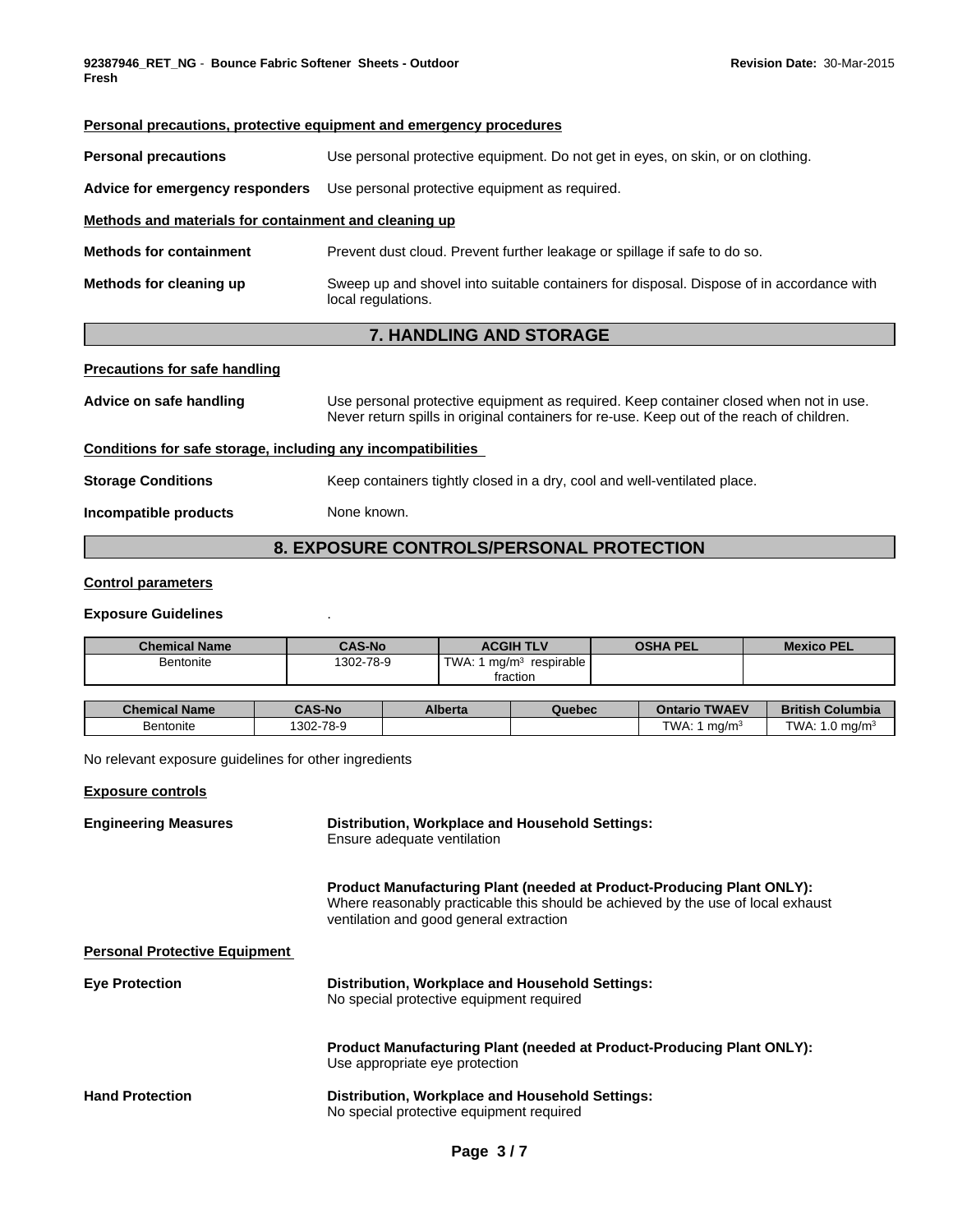|                                 | <b>Product Manufacturing Plant (needed at Product-Producing Plant ONLY):</b><br>Protective gloves                 |
|---------------------------------|-------------------------------------------------------------------------------------------------------------------|
| <b>Skin and Body Protection</b> | Distribution, Workplace and Household Settings:<br>No special protective equipment required                       |
|                                 | <b>Product Manufacturing Plant (needed at Product-Producing Plant ONLY):</b><br>Wear suitable protective clothing |
| <b>Respiratory Protection</b>   | Distribution, Workplace and Household Settings:<br>No special protective equipment required                       |
|                                 |                                                                                                                   |

**Product Manufacturing Plant (needed at Product-Producing Plant ONLY):** In case of insufficient ventilation wear suitable respiratory equipment

## **9. PHYSICAL AND CHEMICAL PROPERTIES**

| Physical State @20°C<br>Appearance                                    | solid<br>white           |             |  |  |
|-----------------------------------------------------------------------|--------------------------|-------------|--|--|
| Odor                                                                  | Scented                  |             |  |  |
| <b>Odor threshold</b>                                                 | No information available |             |  |  |
|                                                                       |                          |             |  |  |
| <b>Property</b>                                                       | Values                   | <b>Note</b> |  |  |
| pH value                                                              | Not Applicable           |             |  |  |
| <b>Melting/freezing point</b>                                         | No information available |             |  |  |
| Boiling point/boiling range                                           | No information available |             |  |  |
| <b>Flash point</b>                                                    | No information available |             |  |  |
| <b>Evaporation rate</b>                                               | No information available |             |  |  |
| <b>Flammability (solid, gas)</b>                                      | No information available |             |  |  |
| <b>Flammability Limits in Air</b>                                     |                          |             |  |  |
| <b>Upper flammability limit</b>                                       | No information available |             |  |  |
| <b>Lower Flammability Limit</b>                                       | No information available |             |  |  |
| Vapor pressure                                                        | No information available |             |  |  |
| Vapor density                                                         | No information available |             |  |  |
| <b>Relative density</b>                                               | No information available |             |  |  |
| <b>Water solubility</b>                                               | No information available |             |  |  |
| Solubility in other solvents                                          | No information available |             |  |  |
| <b>Partition coefficient: n-octanol/waterNo information available</b> |                          |             |  |  |
| <b>Autoignition temperature</b>                                       | No information available |             |  |  |
| <b>Decomposition temperature</b>                                      | No information available |             |  |  |
| <b>Viscosity of Product</b>                                           | No information available |             |  |  |
|                                                                       |                          |             |  |  |

**VOC Content (%)** Products comply with US state and federal regulations for VOC content in consumer products.

# **10. STABILITY AND REACTIVITY**

| <b>Reactivity</b>               | None under normal use conditions.        |
|---------------------------------|------------------------------------------|
| <b>Stability</b>                | Stable under normal conditions.          |
| <b>Hazardous polymerization</b> | Hazardous polymerization does not occur. |
| <b>Hazardous Reactions</b>      | None under normal processing.            |
| <b>Conditions to Avoid</b>      | None under normal processing.            |
| <b>Materials to avoid</b>       | None in particular.                      |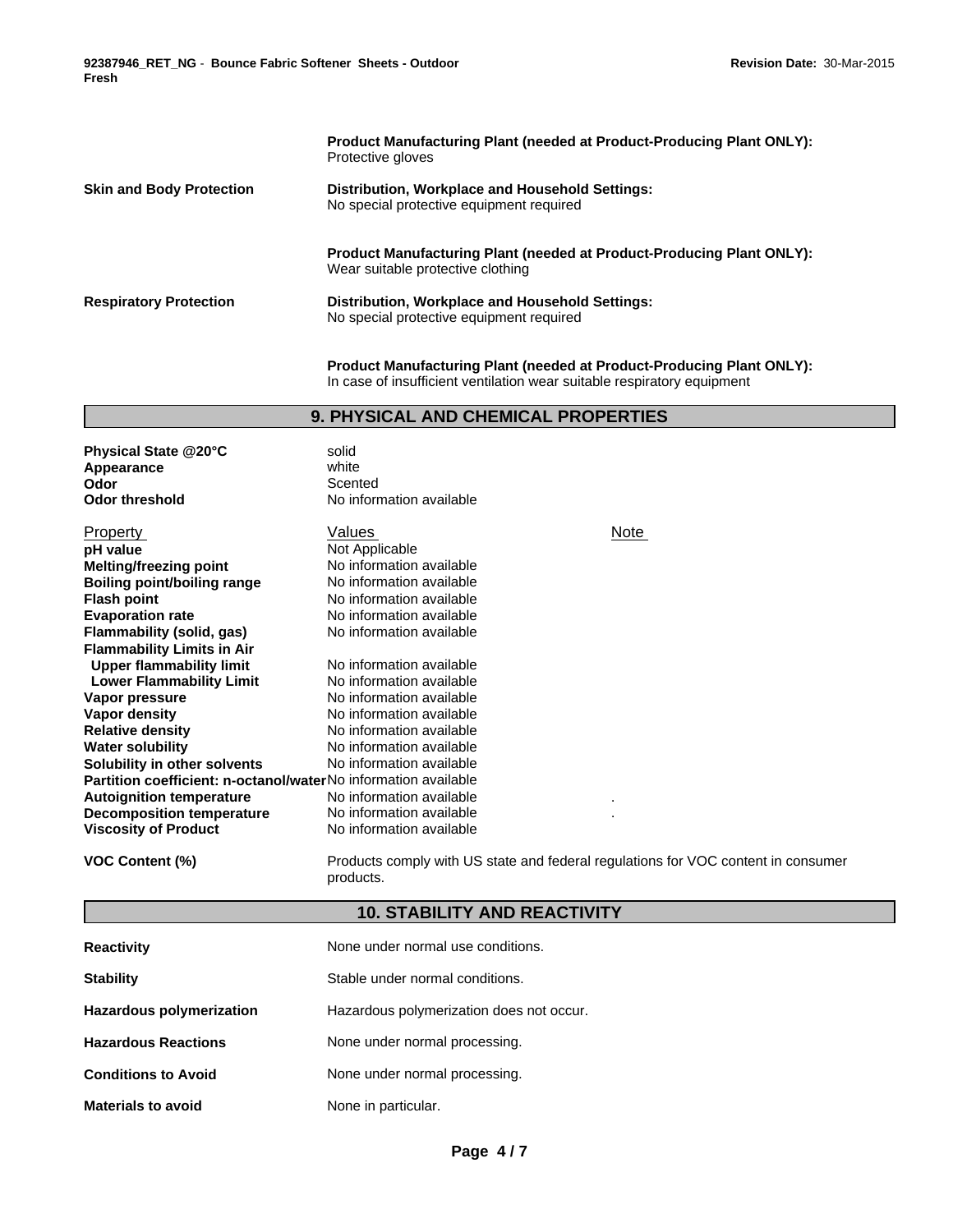**Hazardous Decomposition Products** None under normal use.

## **11. TOXICOLOGICAL INFORMATION**

#### **Product Information**

**Information on likely routes of exposure**

| <b>Inhalation</b>   | No known effect. |
|---------------------|------------------|
| <b>Skin contact</b> | No known effect. |
| <b>Ingestion</b>    | No known effect. |
| Eye contact         | No known effect. |

## **Delayed and immediate effects as well as chronic effects from short and long-term exposure**

| <b>Acute toxicity</b>             | No known effect. |
|-----------------------------------|------------------|
| <b>Skin corrosion/irritation</b>  | No known effect. |
| Serious eye damage/eye irritation | No known effect. |
| <b>Skin sensitization</b>         | No known effect. |
| <b>Respiratory sensitization</b>  | No known effect. |
| Germ cell mutagenicity            | No known effect. |
| <b>Neurological Effects</b>       | No known effect. |
| <b>Reproductive toxicity</b>      | No known effect. |
| <b>Developmental toxicity</b>     | No known effect. |
| <b>Teratogenicity</b>             | No known effect. |
| <b>STOT - single exposure</b>     | No known effect. |
| <b>STOT - repeated exposure</b>   | No known effect. |
| <b>Target Organ Effects</b>       | No known effect. |
| <b>Aspiration hazard</b>          | No known effect. |
| Carcinogenicity                   | No known effect. |

## **Component Information**

| <b>Chemical Name</b> | <b>CAS-No</b> | LD50 Oral                 | <b>D50 Dermal</b> | $P - P$<br>C50 Inhalation |
|----------------------|---------------|---------------------------|-------------------|---------------------------|
| Bentonite            | 1302-78-9     | 5000.00<br>(rat)<br>ma/ka |                   |                           |

# **12. ECOLOGICAL INFORMATION**

#### **Ecotoxicity**

The product is not expected to be hazardous to the environment.

| No information available. |
|---------------------------|
| No information available. |
| No information available. |
| No information available. |
|                           |

## **13. DISPOSAL CONSIDERATIONS**

#### **Waste treatment**

| Waste from Residues / Unused<br><b>Products</b>                 | Disposal should be in accordance with applicable regional, national and local laws and<br>regulations. |
|-----------------------------------------------------------------|--------------------------------------------------------------------------------------------------------|
| Contaminated packaging                                          | Disposal should be in accordance with applicable regional, national and local laws and<br>regulations. |
| California Hazardous Waste Codes 331<br>(non-household setting) |                                                                                                        |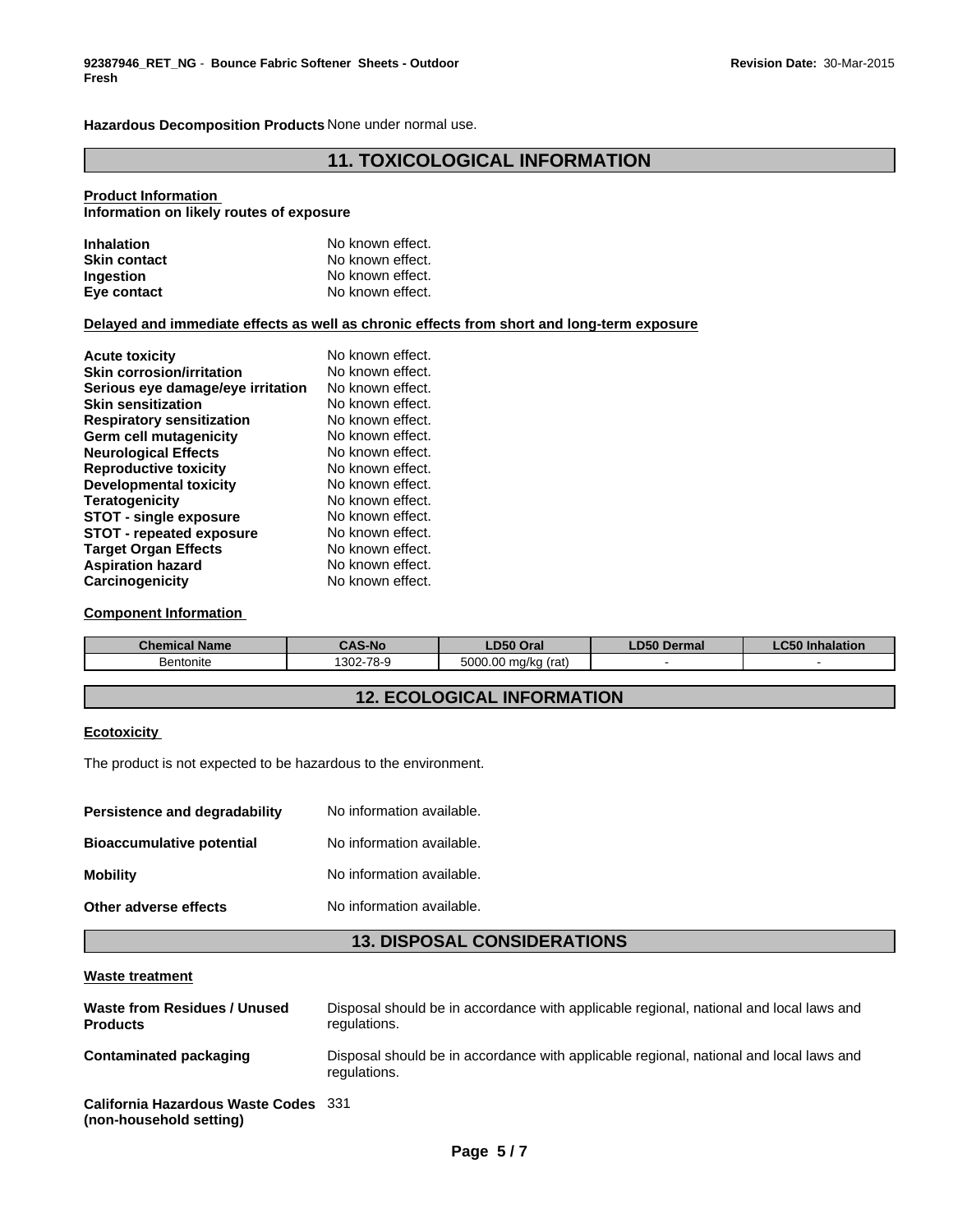## **14. TRANSPORT INFORMATION**

| <b>DOT</b>  | Not regulated |
|-------------|---------------|
| <b>IMDG</b> | Not regulated |
| <b>IATA</b> | Not regulated |

# **15. REGULATORY INFORMATION**

## **U.S. Federal Regulations**

## **SARA 313**

Section 313 of Title III of the Superfund Amendments and Reauthorization Act of 1986 (SARA). This product does not contain any chemicals which are subject to the reporting requirements of the Act and Title 40 of the Code of Federal Regulations, Part 372

## **CERCLA**

This material, as supplied, does not contain any substances regulated as hazardous substances under the Comprehensive Environmental Response Compensation and Liability Act (CERCLA) (40 CFR 302) or the Superfund Amendments and Reauthorization Act (SARA) (40 CFR 355). There may be specific reporting requirements at the local, regional, or state level pertaining to releases of this material

#### **Clean Air Act, Section 112 Hazardous Air Pollutants (HAPs) (see 40 CFR 61)**

This product does not contain any substances regulated as hazardous air pollutants (HAPS) under Section 112 of the Clean Air Act Amendments of 1990.

## **Clean Water Act**

This product does not contain any substances regulated as pollutants pursuant to the Clean Water Act (40 CFR 122.21 and 40 CFR 122.42)

#### **California Proposition 65**

This product is not subject to warning labeling under California Proposition 65.

## **U.S. State Regulations (RTK)**

This product does not contain any substances regulated by state right-to-know regulations

## **International Inventories**

#### **United States**

All intentionally-added components of this product(s) are listed on the US TSCA Inventory.

#### **Canada**

This product is in compliance with CEPA for import by P&G.

## **Legend**

**TSCA** - United States Toxic Substances Control Act Section 8(b) Inventory **CEPA** - Canadian Environmental Protection Act

# **16. OTHER INFORMATION**